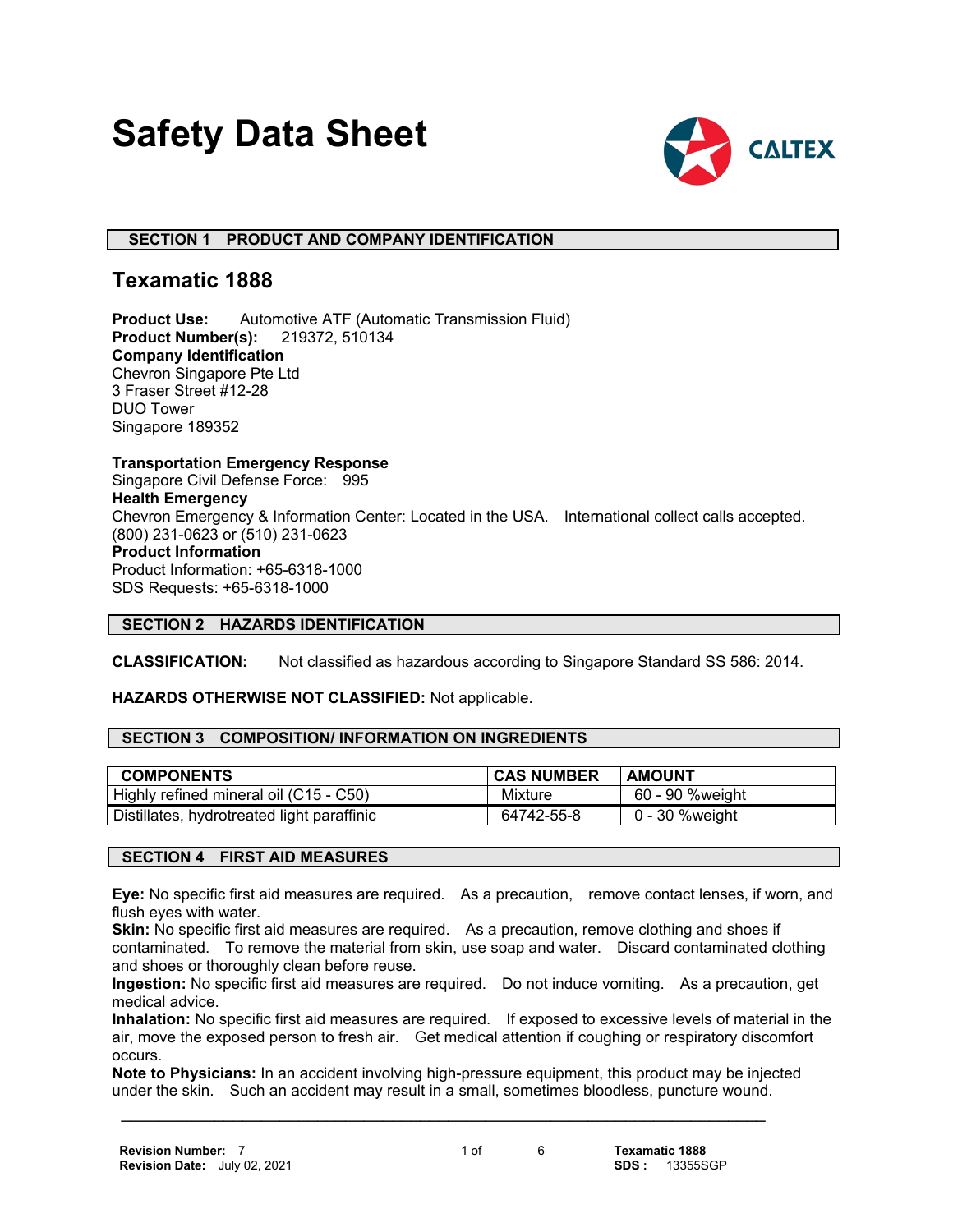However, because of its driving force, material injected into a fingertip can be deposited into the palm of the hand. Within 24 hours, there is usually a great deal of swelling, discoloration, and intense throbbing pain. Immediate treatment at a surgical emergency center is recommended.

# **SECTION 5 FIRE FIGHTING MEASURES**

**EXTINGUISHING MEDIA:** Use water fog, foam, dry chemical or carbon dioxide (CO2) to extinguish flames.

**Unusual Fire Hazards:** Leaks/ruptures in high pressure system using materials of this type can create a fire hazard when in the vicinity of ignition sources (eg. open flame, pilot lights, sparks, or electric arcs).

# **PROTECTION OF FIRE FIGHTERS:**

**Fire Fighting Instructions:** This material will burn although it is not easily ignited. See Section 7 for proper handling and storage. For fires involving this material, do not enter any enclosed or confined fire space without proper protective equipment, including self-contained breathing apparatus.

**Combustion Products:** Highly dependent on combustion conditions. A complex mixture of airborne solids, liquids, and gases including carbon monoxide, carbon dioxide, and unidentified organic compounds will be evolved when this material undergoes combustion. Combustion may form oxides of: Sulfur, Nitrogen, Boron.

# **SECTION 6 ACCIDENTAL RELEASE MEASURES**

**Protective Measures:** Eliminate all sources of ignition in vicinity of spilled material.

**Spill Management:** Stop the source of the release if you can do it without risk. Contain release to prevent further contamination of soil, surface water or groundwater. Clean up spill as soon as possible, observing precautions in Exposure Controls/Personal Protection. Use appropriate techniques such as applying non-combustible absorbent materials or pumping. Where feasible and appropriate, remove contaminated soil. Place contaminated materials in disposable containers and dispose of in a manner consistent with applicable regulations.

**Reporting:** Report spills to local authorities as appropriate or required.

# **SECTION 7 HANDLING AND STORAGE**

**General Handling Information:** Avoid contaminating soil or releasing this material into sewage and drainage systems and bodies of water.

**Precautionary Measures:** DO NOT USE IN HIGH PRESSURE SYSTEMS in the vicinity of flames, sparks and hot surfaces. Use only in well ventilated areas. Keep container closed. Keep out of the reach of children.

**Static Hazard:** Electrostatic charge may accumulate and create a hazardous condition when handling this material. To minimize this hazard, bonding and grounding may be necessary but may not, by themselves, be sufficient. Review all operations which have the potential of generating and accumulating an electrostatic charge and/or a flammable atmosphere (including tank and container filling, splash filling, tank cleaning, sampling, gauging, switch loading, filtering, mixing, agitation, and vacuum truck operations) and use appropriate mitigating procedures.

**Container Warnings:** Container is not designed to contain pressure. Do not use pressure to empty container or it may rupture with explosive force. Empty containers retain product residue (solid, liquid, and/or vapor) and can be dangerous. Do not pressurize, cut, weld, braze, solder, drill, grind, or expose such containers to heat, flame, sparks, static electricity, or other sources of ignition. They may explode and cause injury or death. Empty containers should be completely drained, properly closed, and promptly returned to a drum reconditioner or disposed of properly.

#### **SECTION 8 EXPOSURE CONTROLS/PERSONAL PROTECTION**

# **GENERAL CONSIDERATIONS:**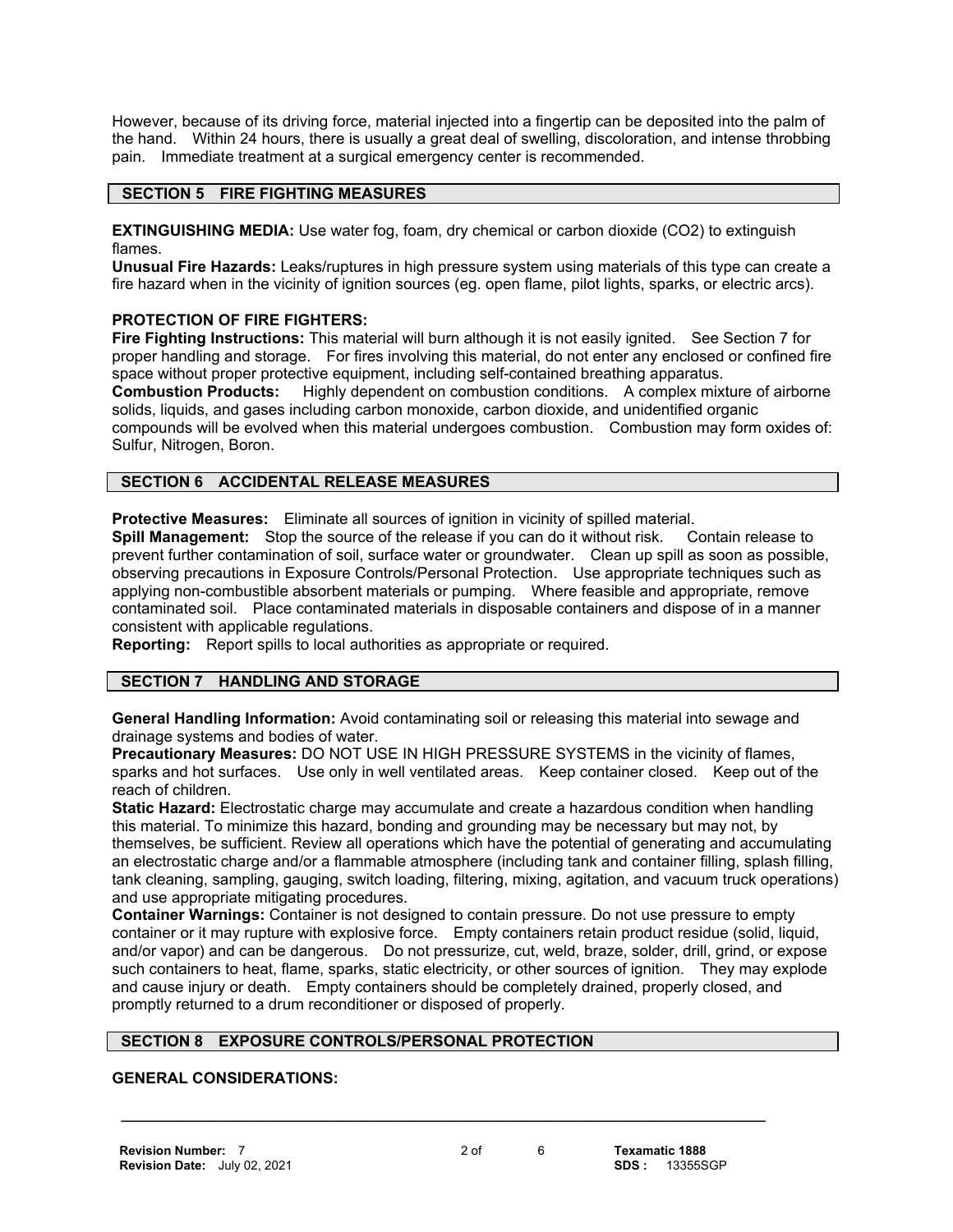Consider the potential hazards of this material (see Section 2), applicable exposure limits, job activities, and other substances in the work place when designing engineering controls and selecting personal protective equipment. If engineering controls or work practices are not adequate to prevent exposure to harmful levels of this material, the personal protective equipment listed below is recommended. The user should read and understand all instructions and limitations supplied with the equipment since protection is usually provided for a limited time or under certain circumstances.

# **ENGINEERING CONTROLS:**

Use in a well-ventilated area.

#### **PERSONAL PROTECTIVE EQUIPMENT**

**Eye/Face Protection:** No special eye protection is normally required. Where splashing is possible, wear safety glasses with side shields as a good safety practice.

**Skin Protection:** No special protective clothing is normally required. Where splashing is possible, select protective clothing depending on operations conducted, physical requirements and other substances in the workplace. Suggested materials for protective gloves include: 4H (PE/EVAL), Nitrile Rubber, Silver Shield, Viton.

**Respiratory Protection:** No respiratory protection is normally required. If user operations generate an oil mist, determine if airborne concentrations are below the occupational exposure limit for mineral oil mist. If not, wear an approved respirator that provides adequate protection from the measured concentrations of this material. For air-purifying respirators use a particulate cartridge.

Use a positive pressure air-supplying respirator in circumstances where air-purifying respirators may not provide adequate protection.

#### **Occupational Exposure Limits:**

| Component                                     | Country/<br>Agency | Form                  | <b>TWA</b>       | <b>STEL</b>   | Ceiling | <b>Notation</b> |
|-----------------------------------------------|--------------------|-----------------------|------------------|---------------|---------|-----------------|
| Highly refined mineral oil<br>$(C15 - C50)$   | <b>ACGIH</b>       |                       | $5 \text{ mg/m}$ | 10 mg/m $3$   | --      |                 |
| Highly refined mineral oil<br>$(C15 - C50)$   | Singapore          |                       | $5 \text{ mg/m}$ | 10 mg/m $3$   | --      |                 |
| Distillates, hydrotreated<br>light paraffinic | <b>ACGIH</b>       | Inhalable<br>fraction | $5 \text{ mg/m}$ |               |         |                 |
| Distillates, hydrotreated<br>light paraffinic | <b>ACGIH</b>       | Mist                  | $5 \text{ mg/m}$ | 10 mg/m $3$   | --      |                 |
| Distillates, hydrotreated<br>light paraffinic | Singapore          | Mist                  | $5 \text{ mg/m}$ | $10$ mg/m $3$ | $-$     |                 |

Consult local authorities for appropriate values.

# **SECTION 9 PHYSICAL AND CHEMICAL PROPERTIES**

**Attention: the data below are typical values and do not constitute a specification.**

**Color:** Red **Physical State:** Liquid **Odor:** Petroleum odor **Odor Threshold:** No data available **pH:** Not Applicable **Vapor Pressure:** No data available **Vapor Density (Air = 1):** No data available **Boiling Point:** No data available **Solubility:** Soluble in hydrocarbons; insoluble in water **Freezing Point:** Not Applicable **Melting Point:** No data available **Density:** 0.855 kg/l @ 15°C (59°F) (Typical)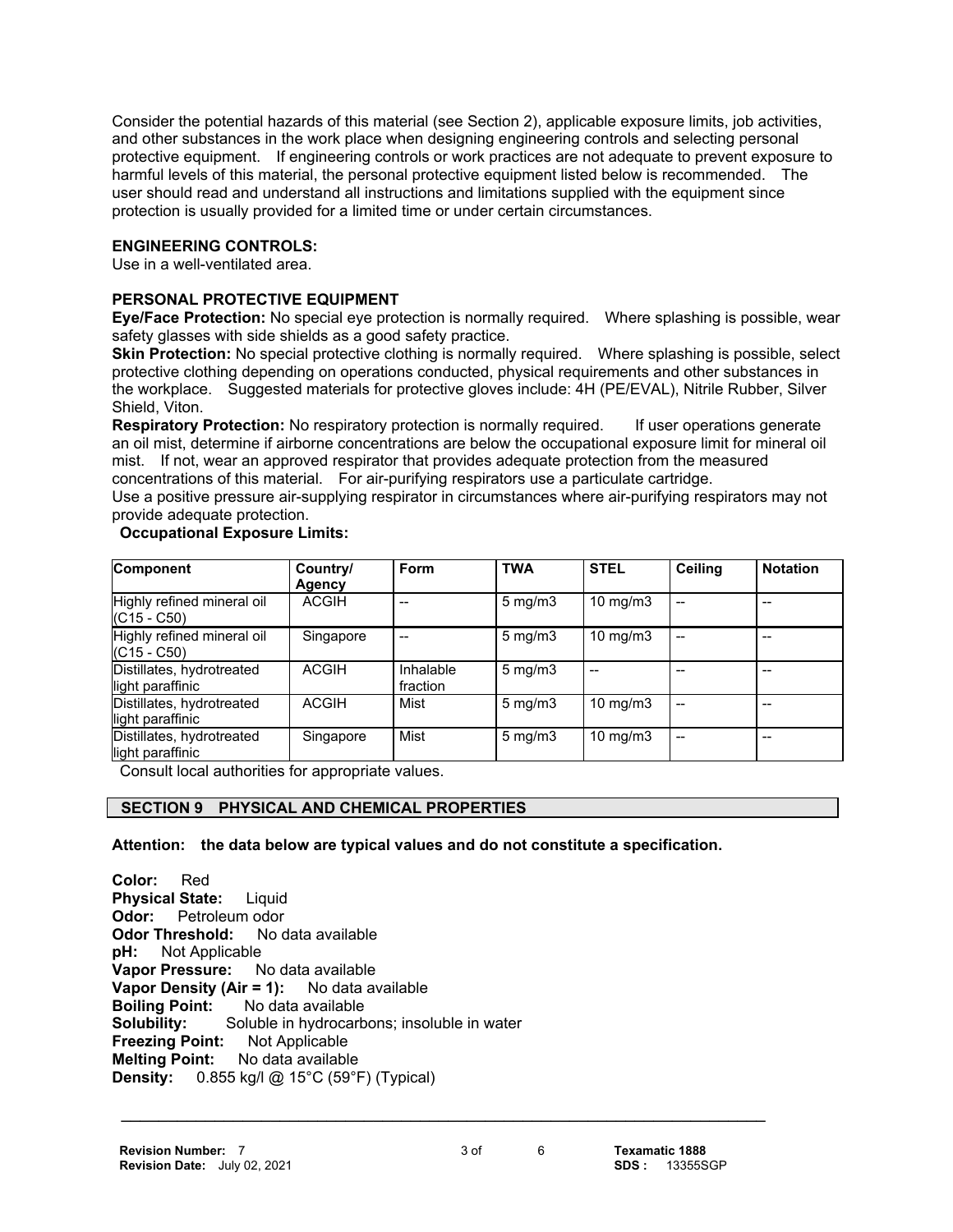**Viscosity:** 31 mm2/s @ 40°C (104°F) (Minimum) **Coefficient of Therm. Expansion / °F:** No data available **Evaporation Rate:** No data available **Octanol/Water Partition Coefficient:** No data available

#### **FLAMMABLE PROPERTIES:**

**Flashpoint:** (Cleveland Open Cup) 190 °C (374 °F) (Minimum) **Autoignition:** No data available **Flammability (Explosive) Limits (% by volume in air):** Lower: Not Applicable Upper: Not Applicable

# **SECTION 10 STABILITY AND REACTIVITY**

**Reactivity:** May react with strong acids or strong oxidizing agents, such as chlorates, nitrates, peroxides, etc.

**Chemical Stability:** This material is considered stable under normal ambient and anticipated storage and handling conditions of temperature and pressure.

**Incompatibility With Other Materials:** Not applicable<br>**Hazardous Decomposition Products:** None known (None expected) **Hazardous Decomposition Products:** 

**Hazardous Polymerization:** Hazardous polymerization will not occur.

# **SECTION 11 TOXICOLOGICAL INFORMATION**

#### **IMMEDIATE HEALTH EFFECTS**

**Eye:** Not expected to cause prolonged or significant eye irritation.

**Eye Irritation:** The eye irritation hazard is based on evaluation of data for product components.

**Skin:** High-Pressure Equipment Information: Accidental high-velocity injection under the skin of materials of this type may result in serious injury. Seek medical attention at once should an accident like this occur. The initial wound at the injection site may not appear to be serious at first; but, if left untreated, could result in disfigurement or amputation of the affected part.

 Contact with the skin is not expected to cause prolonged or significant irritation. Contact with the skin is not expected to cause an allergic skin response. Not expected to be harmful to internal organs if absorbed through the skin.

**Acute Dermal Toxicity:** The acute dermal toxicity hazard is based on evaluation of data for product components.

**Skin Irritation:** The skin irritation hazard is based on evaluation of data for product components. **Skin Sensitization:** The skin sensitization hazard is based on evaluation of data for product components.

**Ingestion:** Not expected to be harmful if swallowed.

**Acute Oral Toxicity:** The acute oral toxicity hazard is based on evaluation of data for product components.

**Inhalation:** Not expected to be harmful if inhaled. Contains a petroleum-based mineral oil. May cause respiratory irritation or other pulmonary effects following prolonged or repeated inhalation of oil mist at airborne levels above the recommended mineral oil mist exposure limit. Symptoms of respiratory irritation may include coughing and difficulty breathing.

**Acute Inhalation Toxicity:** The acute inhalation toxicity hazard is based on evaluation of data for product components.

**Acute Toxicity Estimate:** Not Determined

#### **ADDITIONAL TOXICOLOGY INFORMATION:**

This product contains petroleum base oils which may be refined by various processes including severe solvent extraction, severe hydrocracking, or severe hydrotreating. None of the oils requires a cancer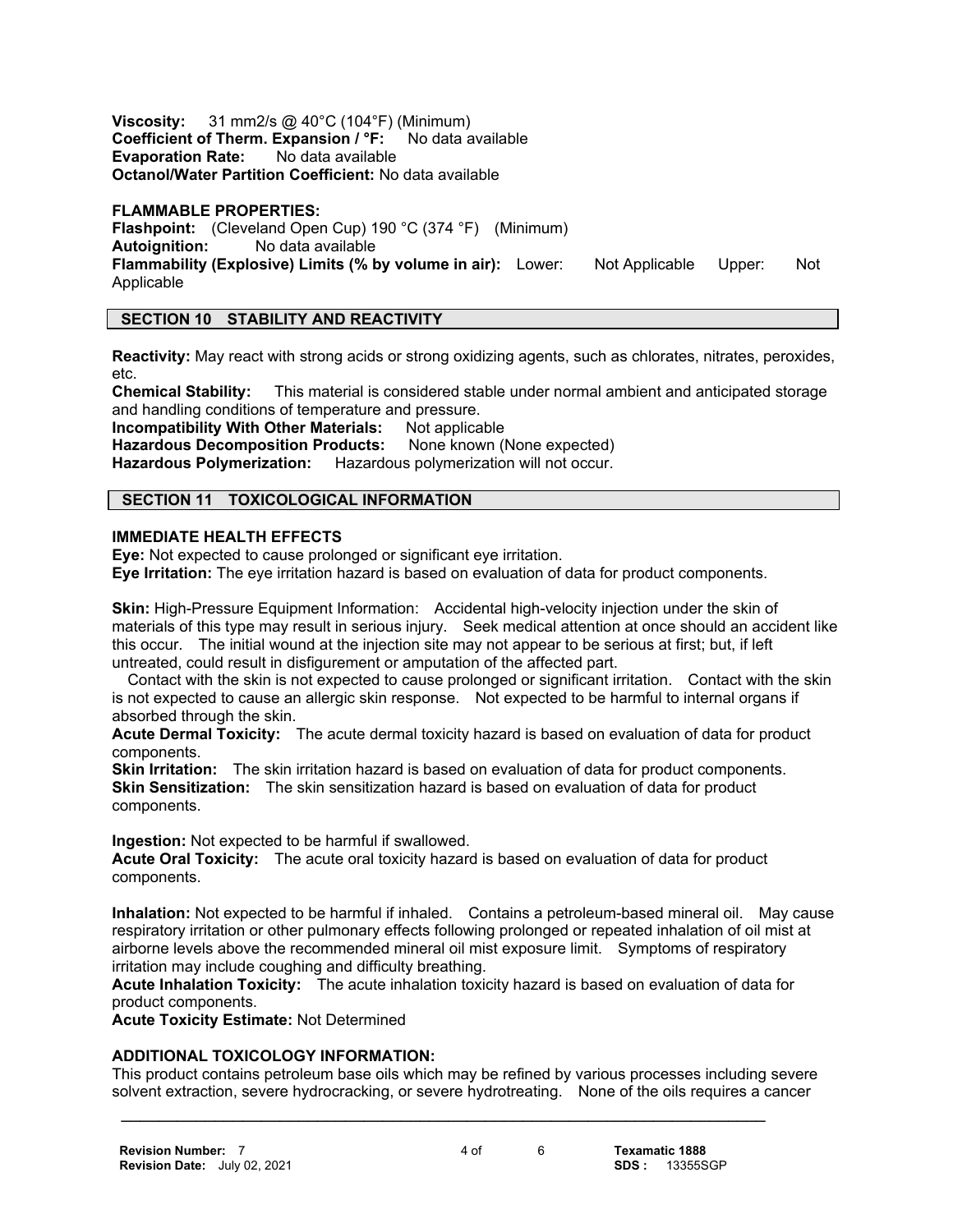warning under the OSHA Hazard Communication Standard (29 CFR 1910.1200). These oils have not been listed in the National Toxicology Program (NTP) Annual Report nor have they been classified by the International Agency for Research on Cancer (IARC) as; carcinogenic to humans (Group 1), probably carcinogenic to humans (Group 2A), or possibly carcinogenic to humans (Group 2B).

 These oils have not been classified by the American Conference of Governmental Industrial Hygienists (ACGIH) as: confirmed human carcinogen (A1), suspected human carcinogen (A2), or confirmed animal carcinogen with unknown relevance to humans (A3).

# **SECTION 12 ECOLOGICAL INFORMATION**

# **ECOTOXICITY**

This material is not expected to be harmful to aquatic organisms.

The product has not been tested. The statement has been derived from the properties of the individual components.

#### **MOBILITY**

No data available.

# **PERSISTENCE AND DEGRADABILITY**

This material is not expected to be readily biodegradable. The biodegradability of this material is based on an evaluation of data for the components or a similar material.

The product has not been tested. The statement has been derived from the properties of the individual components.

#### **POTENTIAL TO BIOACCUMULATE**

Bioconcentration Factor: No data available. Octanol/Water Partition Coefficient: No data available

# **SECTION 13 DISPOSAL CONSIDERATIONS**

Use material for its intended purpose or recycle if possible. Oil collection services are available for used oil recycling or disposal. Place contaminated materials in containers and dispose of in a manner consistent with applicable regulations. Contact your sales representative or local environmental or health authorities for approved disposal or recycling methods.

#### **SECTION 14 TRANSPORT INFORMATION**

The description shown may not apply to all shipping situations. Consult 49CFR, or appropriate Dangerous Goods Regulations, for additional description requirements (e.g., technical name) and modespecific or quantity-specific shipping requirements.

**UN Shipping Description:** NOT REGULATED AS DANGEROUS GOODS FOR TRANSPORT UNDER THE UNITED NATIONS MODEL REGULATIONS/RECOMMENDATIONS

**IMO/IMDG Shipping Description:** NOT REGULATED AS DANGEROUS GOODS FOR TRANSPORT UNDER THE IMDG CODE

**ICAO/IATA Shipping Description:** NOT REGULATED AS DANGEROUS GOODS FOR TRANSPORT UNDER ICAO

**Transport in bulk according to Annex II of MARPOL 73/78 and the IBC code:** Not applicable

 **\_\_\_\_\_\_\_\_\_\_\_\_\_\_\_\_\_\_\_\_\_\_\_\_\_\_\_\_\_\_\_\_\_\_\_\_\_\_\_\_\_\_\_\_\_\_\_\_\_\_\_\_\_\_\_\_\_\_\_\_\_\_\_\_\_\_\_\_\_**

# **SECTION 15 REGULATORY INFORMATION**